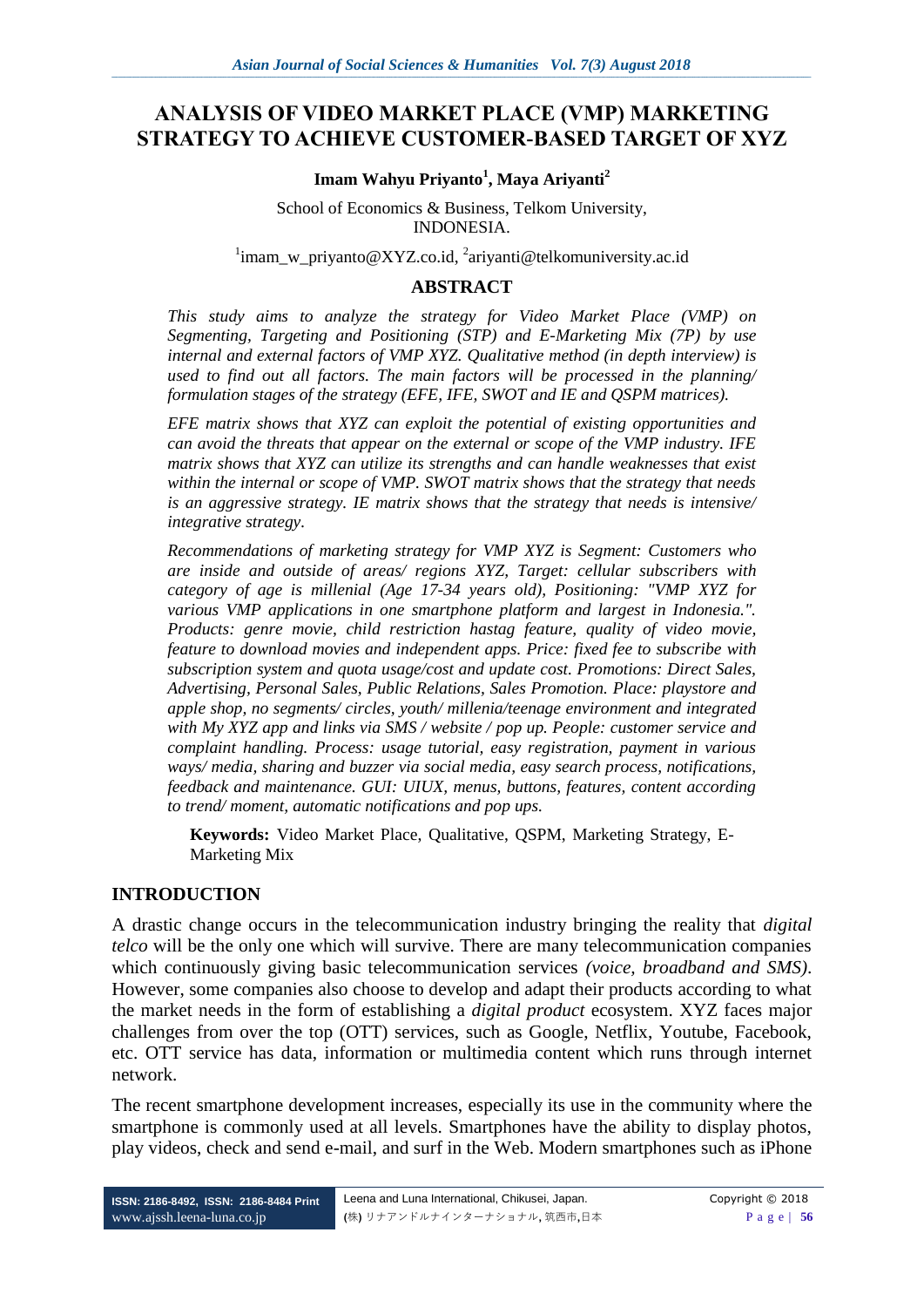and Android phones can also run a third-party application which provides an unlimited function in the digital world today. Market share and smartphone penetration level are predicted to continue to increase throughout the Asia Pacific until 2018 and the Asia Pacific becomes the most potential region for companies to compete in giving benefits to the telecommunications customers (Srivastava, 2014).

Some new OTT applications will harm the investment economic value in the broadband network since its innovation has the ability to develop the economic aspect and opportunity aspect for the customers and community. OTT as an innovation in terms of the Internet has a disruptive characteristic for the existing business model. The rapid technology, information, and mobile devices development lead to the community's growing need for the digital product. As XYZ's vision and mission are to become a leader in digitalization era, XYZ has initiated and introduced some digital products to its customers. One of the latest service from XYZ is presenting video content service based on market place or often referred to as video market places (VMP). This service is one of the main pillars in the transformation process towards digital service providers in Indonesia. It is the same as Netflix, of which the service connects and combines multiple content providers (CP) such as HOOQ, VIU, CatchPlay, Iflix, Supersoccer etc. in one market place application that customers can access anytime and anywhere.

Based on the internal data of XYZ in December 2017, XYZ has transformed into a digital company since the customers who use its data service (flash broadband) has reached 70 million subscribers from a total customer of 180 million customers. It means that 40% of the total customers is broadband segment users. Among the 70 million customers of the broadband segment, 70% of them have accessed VMP, such as Youtube, HOOQ, VIU, CatchPlay as well as local and global video streaming services. In addition, there is an annual growth of new users who access the video by 15%. If the growth continues, then XYZ has nearly 80% of video content demand subscribers by 2020.

Currently, XYZ has 30 million youth customers of which 80% are always easy to access digital channels through video content, social media, and music content. The youth segment growth is always increasing annually by 6%, and if this will continue, then 40% of XYZ customers is the young people by 2020. XYZ has a large challenging to focus on managing digital and youth/millennial segments which are very familiar with video content, which is VMP to get a high customer-based and obtains a new revenue stream digital revenue. Marketing strategy is one way to introduce a product to the customers. The marketing strategy will become useful optimally if it is supported by a structured planning both in internal and external aspects of the company. Marketing strategy should be built on three main steps in marketing target: Segmentation, Target, and Positioning (STP) and E-Marketing (7P) (Kotler & Keller, 2016).

# **REVIEW OF LITERATURE**

# **Exploratory and Qualitative Research**

Exploratory research is used to define the problem more precisely, identify the relevant actions or obtain additional insight before confirming the findings (Malhotra, 2013). Exploratory research can complement and enrich and dig the data/information so that the data obtained is more accurate and credible. Qualitative exploratory research aims to understand the phenomenon of what the research subject is experiencing holistically through a description in the form of words and language in a specific natural context and by utilizing various scientific methods (Moleong, 2017). In depth interview or qualitative interview is primary data collection technique in exploratory research to obtain verbal information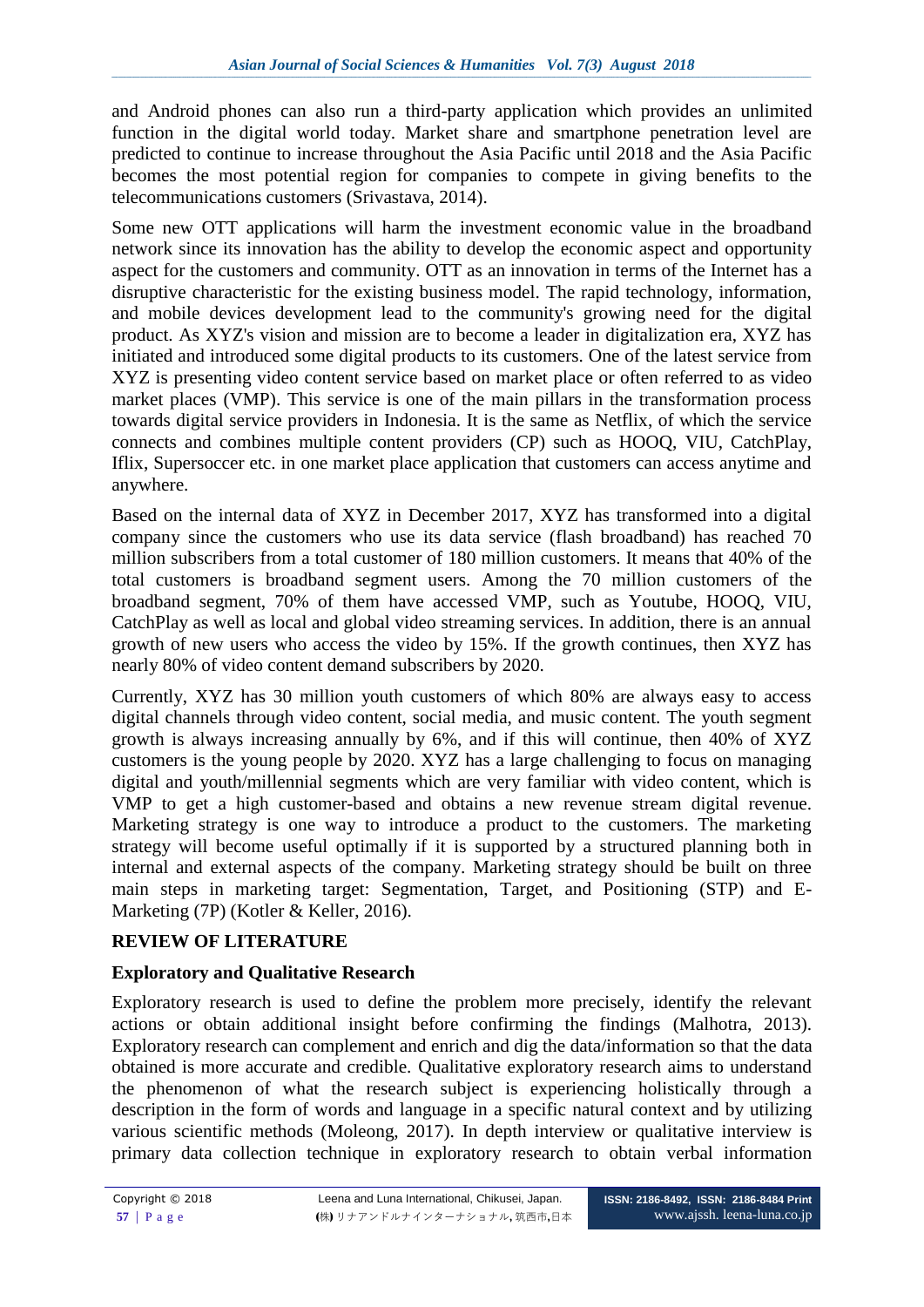through conversation and face to face interaction with the people who gives the information (Malhotra, 2013).

## **Marketing**

Marketing is activities planning for managing goods and services, determining the price, promotion process as well as determining its to meet the needs and gain a profit (Kotler & Keller, 2016). Marketing is a social and managerial process in which individuals and groups get what they need and want by creating, offering, and exchanging valuable products to the others (Kotler & Amstrong, 2012). Marketing is a social process involving important activities that allow individuals and companies to get what they need and want through an exchange relationship with others and its development (Orville et al., 2000).

#### **Marketing of Telecommunication Service**

Marketing of telecommunication service is about promises made to customers which must be maintained. The strategic framework is known as a service triangle which reinforces the importance of insiders in making their promises and success in building the customer relationships (Daryanto, 2011). Service marketing is the liaison between organization/company with their customers to should maintained all the promises made to the customers by always building a good relationship.

#### **Marketing Strategy**

Marketing strategy is a marketing mindset that will be used to achieve marketing objectives (Kotler & Amstrong, 2012). Marketing strategy is a fundamental tool used to achieve company goals by developing a competitive advantage which is continuously and is used to serve the company targets.

#### **Segmenting, Targeting and Positioning**

Segmenting is an activity or a process of identifying and dividing the market into different pieces according to their needs, characteristics and buying patterns (Kotler & Keller, 2016). Target is the next stage of market segmentation analysis since the company can evaluate and sort out which segment will be selected and will be served by the company through this the market segmentation (Saladin, 2012). Positioning is a communication strategy to enter the customer's brain window so that the product, brand, and company name can reflect the superiority of the product itself (Suyanto, 2006).

#### **Marketing Mix**

The marketing mix can be defined as a set of tactical marketing tools that can be controlled and integrated to generate the desired response of the company in the target market (Kotler & Keller, 2016):

1. Product is everything that can be offered to get attention, bought, used or consumed that can satisfy the customers' desire or requirement.

2. Price is the amount needed to gett he combination of goods and services.

3. Promotion is a communication activity providing explanation which convince the potential customers regarding the good and service.

4. Place is various activities where the company makes the product available for the customers.

5. People are individuals who interact directly with customers who require good interpersonal skills and a positive attitude.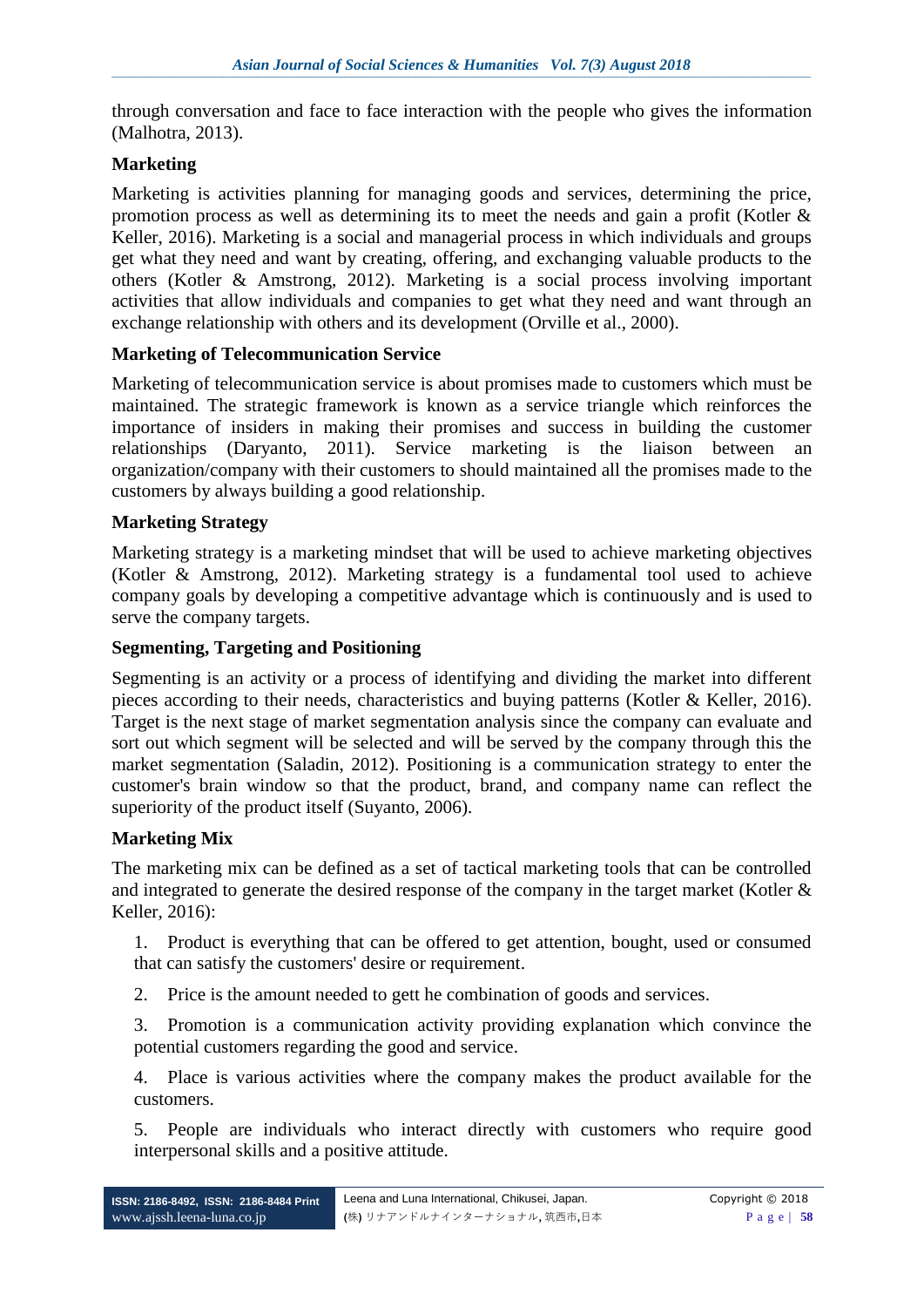6. Process is the service of attention, the creation and delivery of product elements which requires a design and implementation of an effective process.

7. Physical Environment is the design of the service appearance from building, landscaping, vehicle, interior furnishing, tool, signs, printed materials, and others which seem to provide tangible evidence of the quality of corporate services, service facilities, and guide the customers through a service process called Graphical User Interface (GUI) for implementation in the application.

## **Porter's Five Forces**

Porter's Five Forces is competitive analysis using the five porter power model as the approach is used to develop strategies in many companies (David, 2013). Competition among the firms is a strategy run by a company which can succeed only if a company provides a competitive advantage compared to the other competitor company. The potential for the entry of new competitors is in the form of a new company which entering an industry. The potential for the development of replacement products is the competition of companies with the manufacturers of replacement products. Supplier bargaining power is the influence of supplier intensity as competition in an industry. Consumer bargaining power is the effect of buyer intensity as a competition in an industry.

## **Strategy Formulation**

The input stage is divided into two, ie the external data that will produce the *External Factor Evaluation (EFE) Matrix* and the internal data that will produce the *Internal Factor Evaluation (IFA) Matrix.* External data can be obtained from the environment outside the company, such as market analysis, competitor analysis, community analysis, supplier analysis, government analysis, and specific interest groups analysis. Internal data can be obtained within the company, such as from financial statements (balance sheet, profit-loss, cashflow, funding structure), human resource activity reports (number of employees, education, expertise, experience, salary, turn-over), operational report and report marketing activities. Matching Stage is utilizing all the information in the strategy formulation model. At this stage, there are various matrices that can be utilized as formulation models, such as SWOT, Internal-External (IE), GRAND, BCG, and Space. *The Decision Stage* is the stage for preparing a list of priorities that must be implemented using the Quantitative Strategic Planning Matrix (QSPM) as a technique that can objectively set priority alternative strategies.

| <b>Input Stage</b>                      |                                 |                                   |                      |                        |
|-----------------------------------------|---------------------------------|-----------------------------------|----------------------|------------------------|
| <b>External Factor</b>                  |                                 | <b>Internal Factor Evaluation</b> |                      |                        |
| <b>Evaluation (EFE) Matrix</b>          |                                 | (IFE) Matrix                      |                      |                        |
| <b>Matching Stage</b>                   |                                 |                                   |                      |                        |
| <b>SWOT</b><br>Matrix                   | External-<br>Internal<br>Matrix | Grand<br>Matrix                   | <b>BCG</b><br>Matrix | <b>SPACE</b><br>Matrix |
| <b>Tahap Keputusan (Decision Stage)</b> |                                 |                                   |                      |                        |
| $\sim$<br>$\sim$ $\sim$ $\sim$ $\sim$   |                                 |                                   |                      |                        |

Table 1. Framework of Strategy Formulation (David, 2013)

Quantitative Strategic Planning Matrix (QSPM)

The EFE matrix is used to evaluate the company's external factors that are perceived as opportunities and threats. IFE Matrix is used to evaluate the firm's internal factors as strengths and weaknesses. The SWOT matrix is used to formulate strategies and determine the alternative strategic options that will be executed by identifying various factors systematically to formulate the company's strategy. The IE matrix is used to map various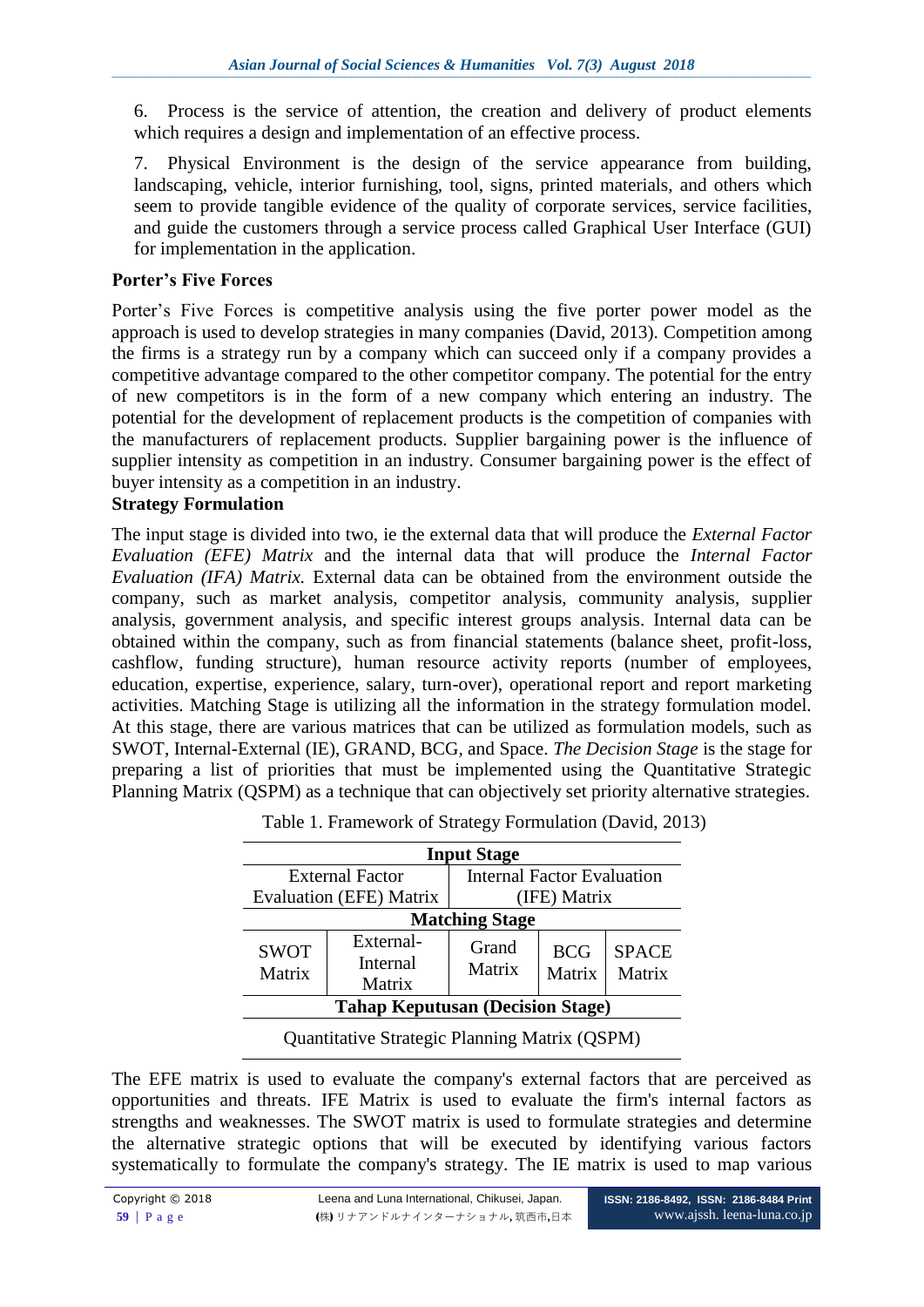marketing strategies in nine cell views. IE matrix is based on two key dimensions, which are the weighted value of IFE on the X-axis and the EFE weighted value on the Y-axis. The Grand matrix is used to position all competing firms in four quadrants by displaying and considering the attractiveness of each quadrant consisting of two dimensions evaluative, those are competitive and market growth (industry). The BCG matrix is used to show the differences among firms in relative market share position and graphic growth rate of the industry. The SPACE matrix is used to show an evaluation of a firm's actions by looking at aggressive, conservative, defensive or competitive strategies. QSPM is an analysis technique designed to determine the relative attractiveness of alternative actions and requires good intuitive judgment.

## **RESULT AND ANALYSIS**

There are the result of in depth interview with 10 internal and 5 external informan of XYZ.

#### **STP**

#### **1. Segmentation**

a. *Geographic*

Segmentation of XYZ VMP which is based on geographic region is for all mobile subscribers and smartphone users in Indonesia.

b. *Demographic*

Segmentation of VMP XYZ which is based one age is for those who fall into the category of young people.

c. *Psychographic*

Segmentation of XYZ VMP is also based on a lifestyle of the youth and personality that is easy to invite to try something new.

d. *Behavioral*

Segmentation of VMP XYZ is based on usage habits who like to watch movies.

#### **2. Target**

The primary focus of VMP XYZ targets is put in motion based on concentrated marketing with specific group criteria, that are Indonesian users of XYZ cellular card with millennial category (17-34 of age) and who are familiar with video marketplace as the media to watch videos and movies.

### **3. Positioning**

The position of VMP XYZ for the customers is a blend of specific positioning as an application in smartphones for various VMP applications and competitive positioning as VMP in Indonesia. Thus, the positioning established is: "VMP XYZ for various VMP applications in one and the largest smartphone platform in Indonesia.".

#### **7P**

#### **1. Product.**

The basic products as the base version mandatory for VMP XYZ are:

- a. Different/varied movie genres
- b. Hashtag restriction feature as a form of content protection for kids
- c. High quality video/movies without buffering

The expected products as a set of attributes and conditions expected and agreed by users of VMP XYZ are:

- a. Order feature to download/save movies to be watch later at any time and repeatedly
- b. Dedicated video supplier application for VMP to eliminate the need of integration with other video supplier applications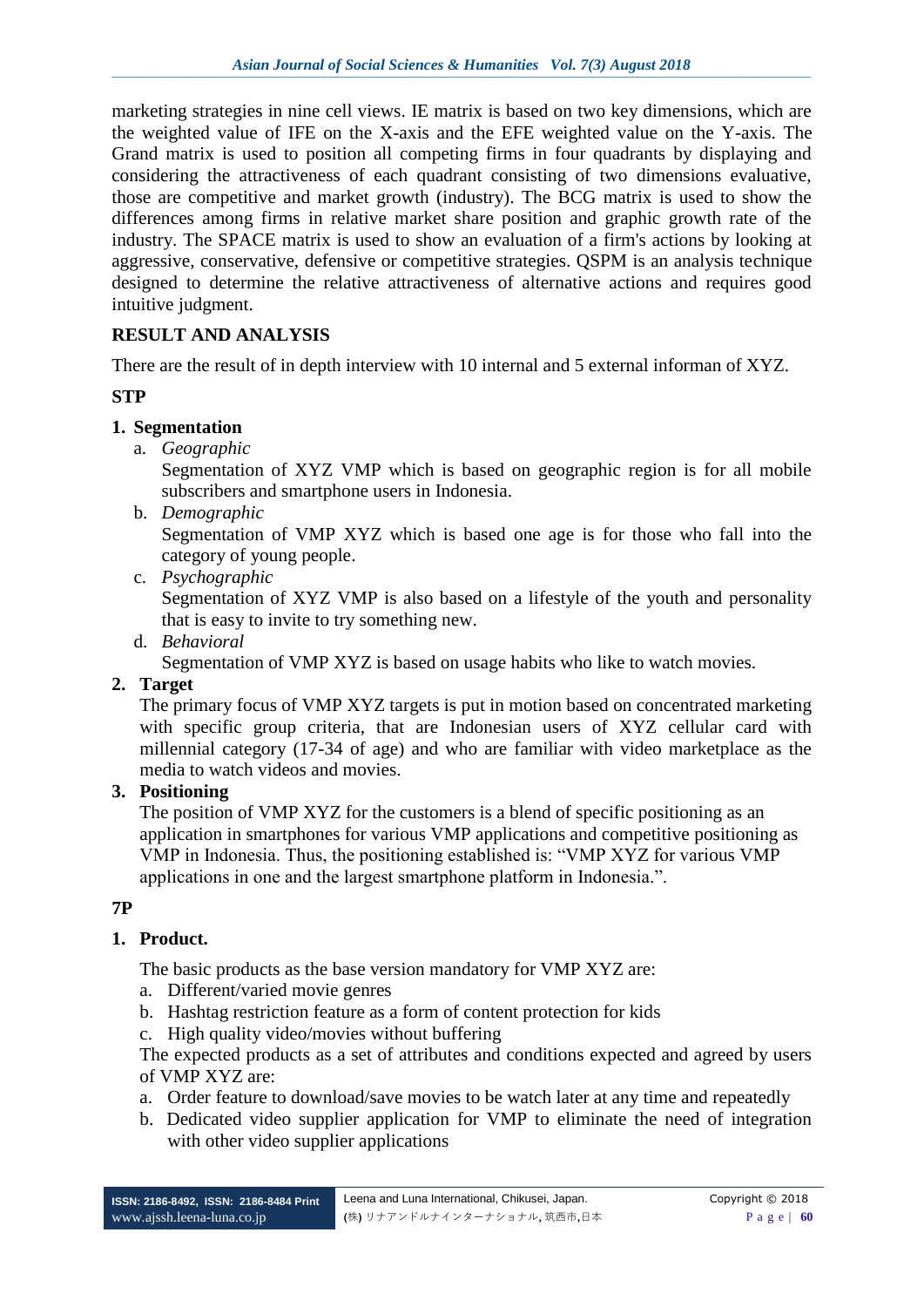# **2. Price**

The pricing policy for VMP XYZ is laid down by considering the pricing strategy and cost structure of VMP. Pricing strategy of VMP XYZ is:

- a. Fixed price needed for subscription is divided into two methods, the first being subscription system for one-year, 6-month, monthly, weekly or daily period and the second method being data plan for one-year, 6-month, monthly, weekly, daily period or any amount of available data plan at that time.
- b. Additional cost that need to be considered is the cost for updating the application or new videos/movies.

# **3. Promotion**

Promotion act as a method needed to effectively communicate information regarding VMP XYZ to customers. Some of promotion techniques needed by VMP XYZ are:

- a. Direct selling to strengthen VMP XYZ branding
- b. Advertising to present, promote, generate and sustain the purpose of VMP XYZ in customers' minds by the way of social media
- c. Personal selling by holding special event/program dedicated for the application of VMP XYZ
- d. Public relations by establishing good relationship with partners/allies/tenants to collaborate or to become the sponsors to promote VMP XYZ

Sales promotion by giving short term incentives to gain new customers of VMP XYZ

# **4. Place**

Locations to distribute the availability of VMP XYZ to customers. Distribution system strategies for VMP XYZ are:

- a. VMP XYZ can be downloaded from Play Store and Apple Store
- b. VMP XYZ does not limit itself to a certain segment/category of users
- c. VMP XYZ targets locations that are frequently crowded or in tune with young adults/millennials/youth

VMP XYZ is integrated with My XYZ application and links sent through SMS/website appear as Pop Up

# **5. People**

Resources to ensure that the customers receive service, information and solution from VMP XYZ. Customer service from VMP XYZ should meet these considerations:

- a. having front end and back end quality
- b. having good awareness and understanding about the product
- c. providing expected answers/solutions

VMP XYZ application should also be supported by complaint handling service that satisfies these considerations:

- a. fully accessible through the application
- b. including FAQs as the description of the processes/steps/stages
- c. simple and fast system
- d. time guarantee for problem resolution
- e. including compensation conditions and procedures for delay or issues
- 6. Process

VMP XYZ should include rating process focusing on the application development process, maintenance and end2end journey. Process planning that VMP XYZ should have is:

- a. providing application tutorial
- b. easy registration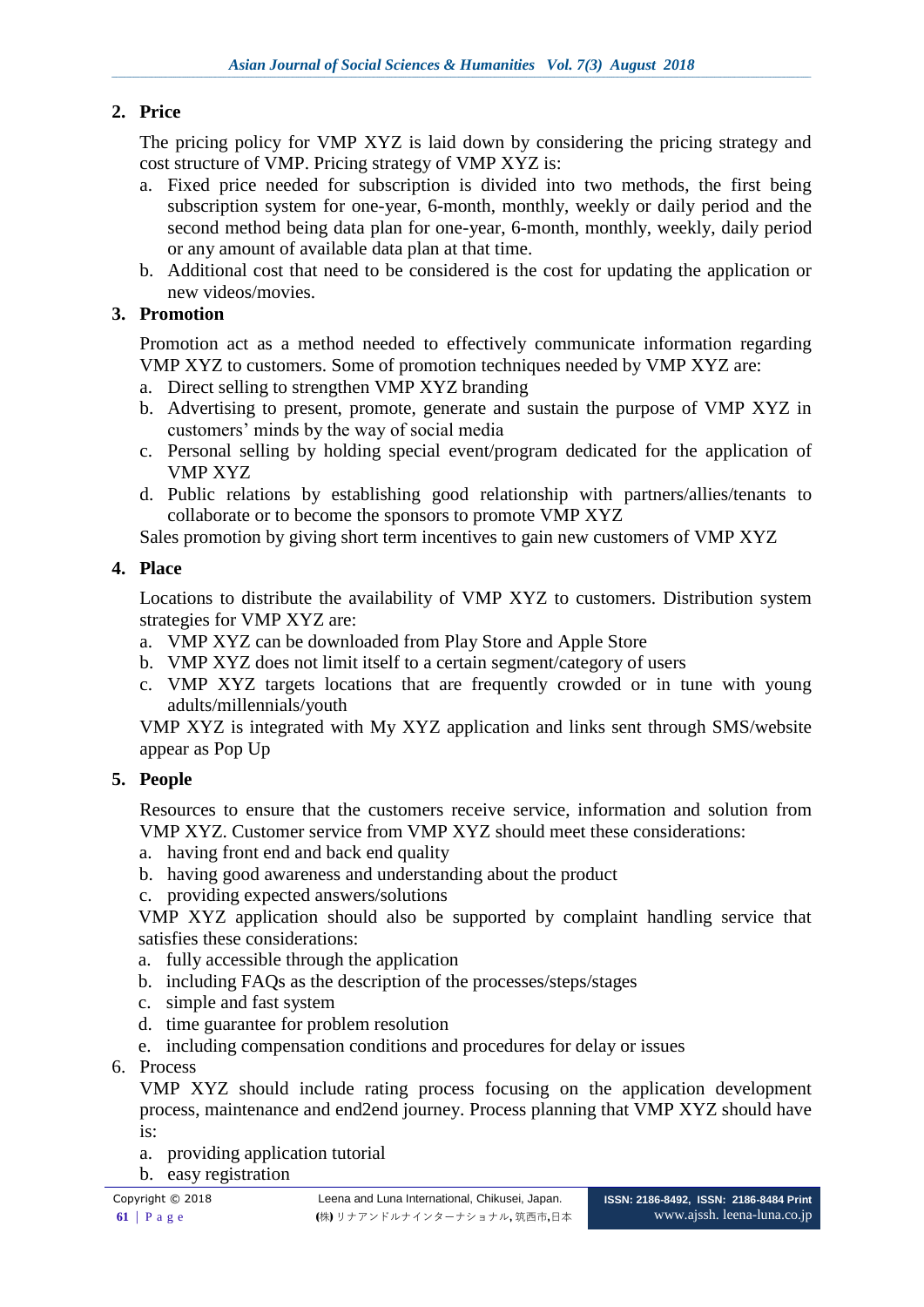- c. varied payment methods
- d. sharing and buzzer feature integrated to various social media
- e. easy search process in the application
- f. notification feature
- g. users' feedback
- h. regular maintenance without compromising users' convenience

## **7. GUI**

GUI visual can be assessed from end to end presentation of VMP XYZ. VMP XYZ interface must consider:

- a. unique, appealing and creative UI/UX
- b. the placement and menu, button and feature interfaces
- c. updated contents that follow latest trends/moments
- d. notifications and pop-ups are visible and dismissible
- e. easy search method
- f. default colors as universal standard

## **Porter Five's Forces**



**Figure 1. Porter Five' Forces of VMP XYZ**

# **EFE Matrixs**

1. Weighted opportunity value or opportunity of the main factors of VMP XYZ is 1.781.

2. Weighted threat value or threat of the main factors of VMP XYZ is 1.168.

3. Total weighted value of EFE as the sum of weighted opportunity value and threat is 2.94.

Total weighted EFE value is 2.94 in the acceptable limit of EFE of 2.5. It shows that XYZ could benefit from potential opportunity and avoid threats emerging outside the scope of VMP company.

#### **IFE Matrixs**

1. Weighted strength value of the main factors of VMP XYZ is 2.421.

2. Weighted weakness value of the main factors of VMP XYZ is 1.151.

3. Total weighted value of EFE as the sum of weighted strength or weakness value is 3.572.

Total weighted value of IFE is 3.572 in the acceptable limit of IFE of 2.5 and close to maximum score of 4. It shows that XYZ could harness their strengths and overcome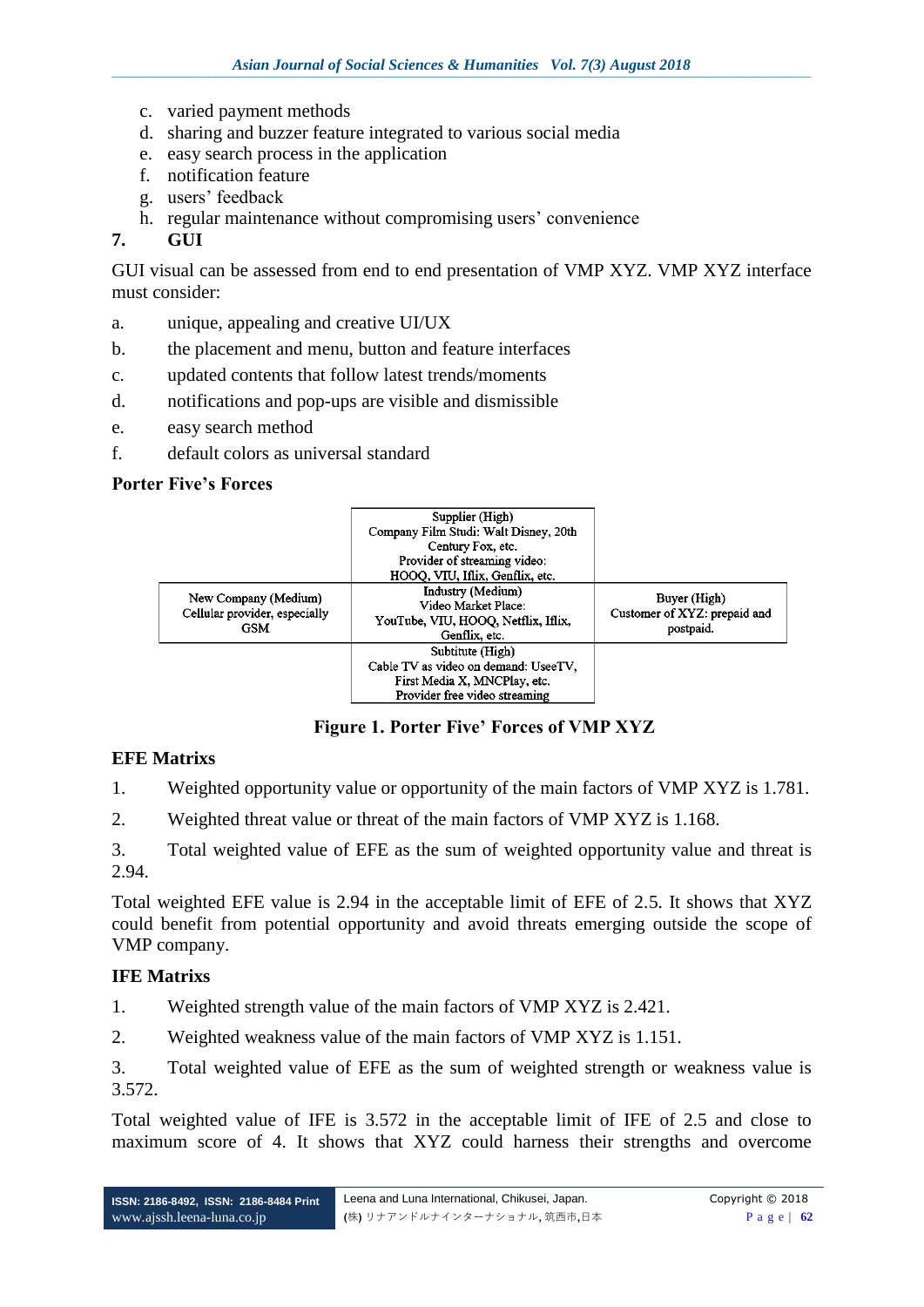weaknesses internal to the VMP company scope. In addition, the closer the value to 4, the greater the outstanding possessed by VMP XYZ as a confidence to provide VMP services.

# **SWOT Matrix**



**Figure 2. SWOT Matrix Quadrant of VMP XYZ** 

- 1. Weighted opportunity value, that is 1.781 of the main factors of VMP XYZ minus the weighted threat value of the main factors of VMP XYZ, that is 1.168 yields the X value for the SWOT matrix of 1.27.
- 2. Weighted strength value, that is 2.421 of the main factors of VMP XYZ minus the weighted weakness value of the main factors of VMP XYZ, i.e. 1.151 yields a Y value for SWOT matrix of 0.613.

This shows that VMP XYZ is in quadrant I of SWOT matrix with X value of 1.27 and Y value of 0.613. The SWOT strategy of quadrant I necessary for VMP XYZ is an aggressive strategy that illustrates that the internal conditions of the VMP XYZ are strong because of the supportive industrial environment, so that the direction, objectives and strategy of the company tend to be tailored to continue experiencing growth and development in tune with VMP XYZ.

The descriptions of aggressive strategy concept based on SWOT matrix of quadrant I with the strategy of Strength and Opportunity (SO) are as follow:

- 1. Segmenting, Targeting and Positioning Strategy for VMP XYZ adjusted for XYZ customers to fit millennial category.
- 2. Segmenting, Targeting and Positioning Strategy for VMP XYZ as the largest telecommunication company in Indonesia that provides VMP services.
- 3. Positioning Strategy for VMP XYZ with the ease of media access in mobile devices to watch videos/movies.
- 4. VMP XYZ E-Marketing Mix Strategy (7P) for:
	- a. Product, by providing various movie genres, high quality videos without buffering, hashtag restriction as a form of content protection for kids, playback system to download/save new/old movies to the dedicated application.
	- b. Price, by providing fixed price and variable price subscription plans for the usage of data plan as well as additional cost to update the application and new videos/movies.
	- c. Promotion, by making use of social media, participating in events/programs and establishing sponsorship/partnership necessary to support VMP integration to millennial lifestyle.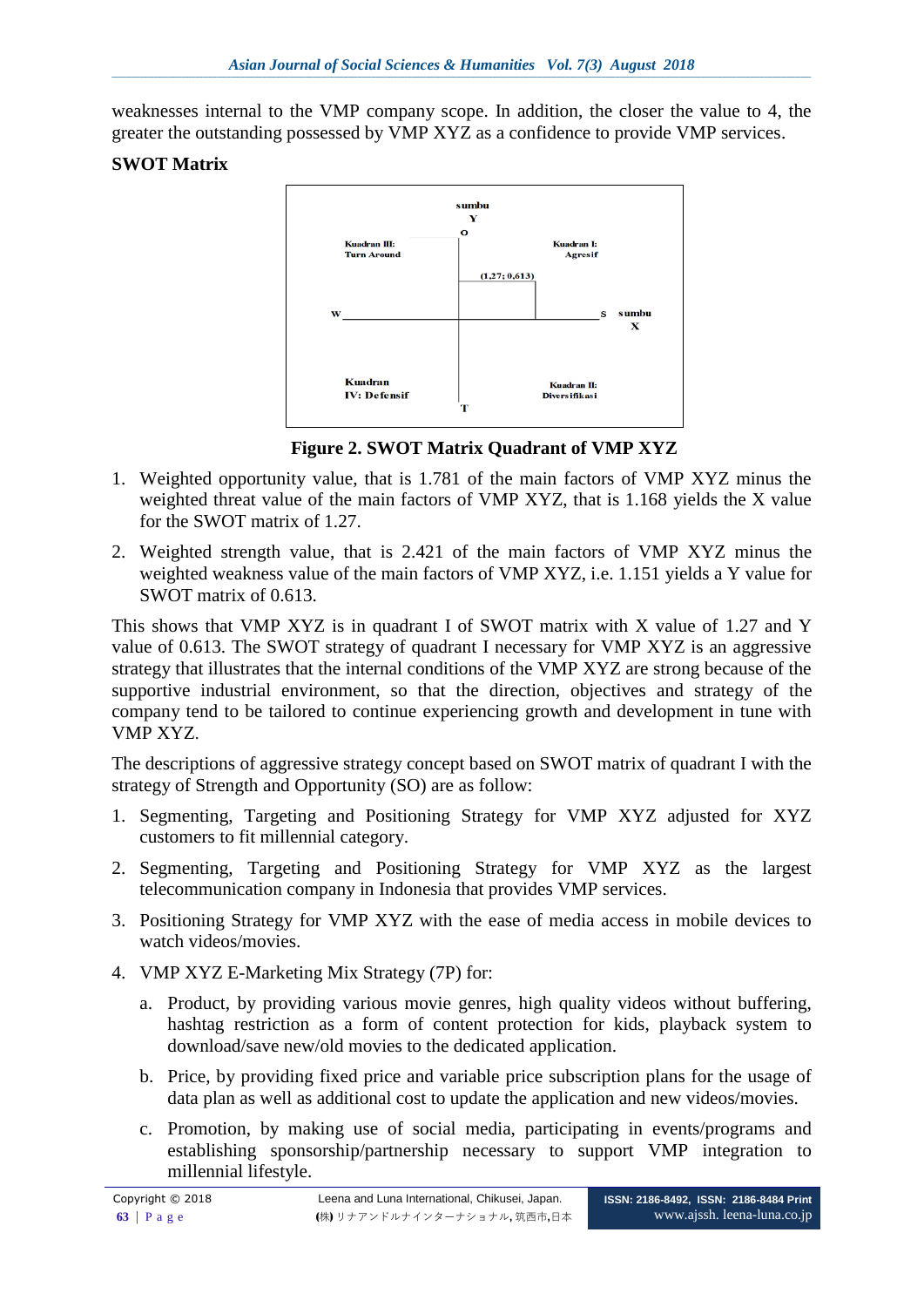- d. Place, by integrating Play Store and App Store as the place to download the application and to choose suitable locations for millennial market.
- e. Process, with ease of registration and search in the application, various payment methods and locations and sharing and buzzer feature connected to social media.
- f. GUI with unique, appealing, and creative interface or UI/UX, color harmony between basic interface and icon, updates to latest trends/moments.

## **IE Matrix**



## **Gambar 3. Matriks IE VMP XYZ (Kuadran)**

1. Total weighted value of EFE for opportunity and threat is 2.94.

2. Total weighted value of EFE for strength and weakness is 3.572.

This shows that VMP XYZ is in quadrant I of IE matrix as quadrant for grow and build with horizontal line value as internal strength is 2.94 and vertical line value as external opportunity is 3.572. The strategies in the quadrant I of IE matrix necessary for VMP XYZ are:

1. Intensive strategy, such as market penetration, market development and VMP XYZ product development.

2. Integrative strategy, such as vertical integration (top and bottom) and horizontal integration (back end and front end) for VMP XYZ products.

The descriptions of intensive and integrative strategy concepts based on STP and 7P concepts which have been done before are as follow:

1. Segmenting, Targeting and Positioning is established by looking at VMP market condition as the targeted industry and XYZ as a company that is part of the VMP industry.

2. Product, Price, Promotion, Place, People, Process and GUI from VMP XYZ continue to experience product and service development by integrating various parts of 7P strategy, thus, strategy outcomes can be achieved by correlating each other as part of VMP XYZ marketing strategy.

# **QSPM**

Based on the QSPM analysis, it is found that total aggressive strategy value based on SWOT matrix is 5.703 and total intensive or integrative strategy value based on IE matrix is 6.923. This indicates that intensive or integrative strategy value of IE matrix is greater, its to be